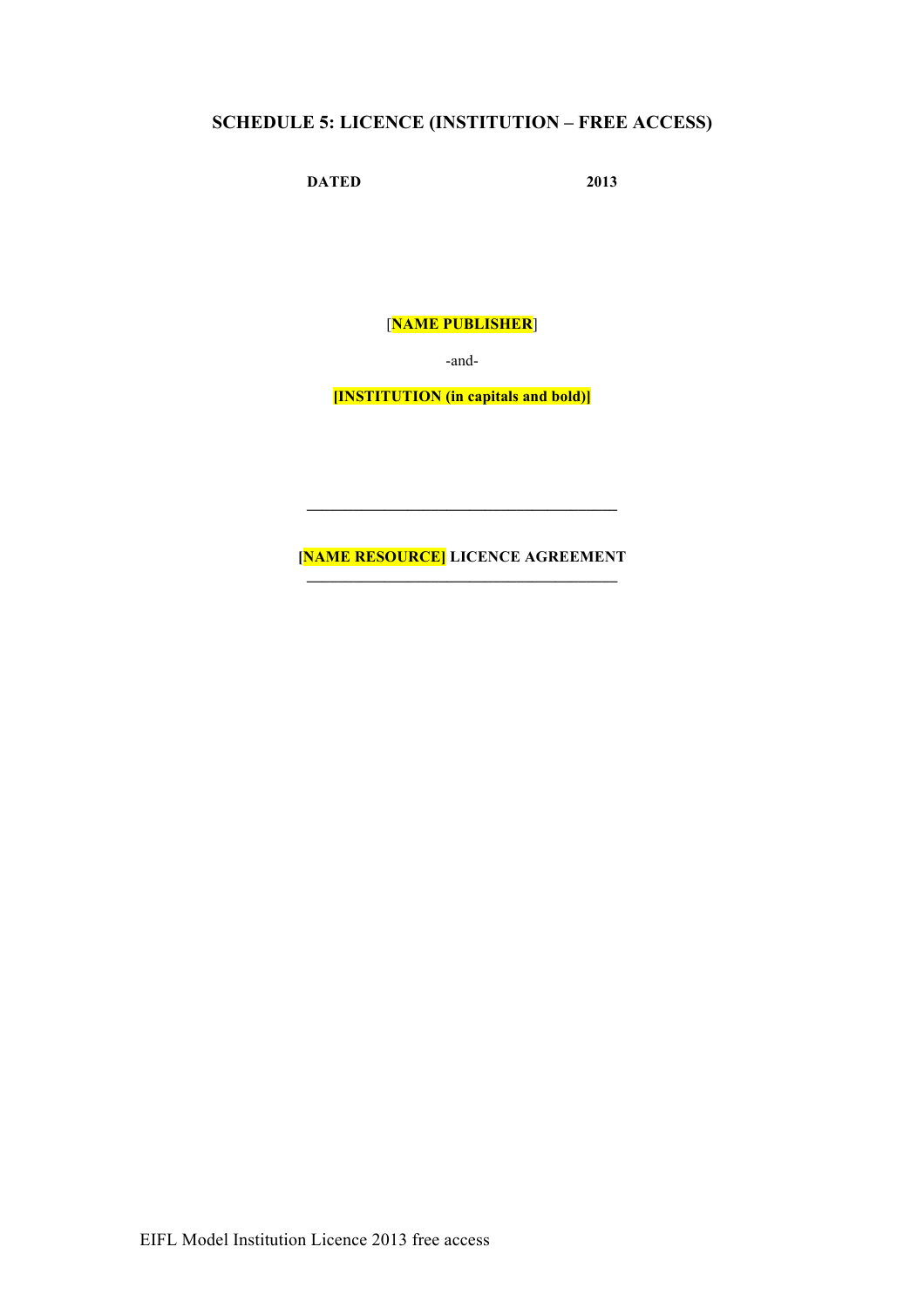## **[NAME RESOURCE] LICENCE AGREEMENT**

**[NAME PUBLISHER]** whose principal office is at **[address]** ("Publisher"),

OFFERS to you, the Institution, permission to access the Licensed Material and use such material only on the terms and conditions as set out in this Licence.

Acceptance of this Licence will be by delivery of a completed Acceptance of Licence Form attached hereto to the Publisher or to an authorised representative who will accept delivery on behalf of the Publisher. Acceptance shall be acceptance of all terms and conditions of this Licence and no variation or counter offer will be accepted by the Publisher. In the event that no or partial compliance is made as to the manner or form described for acceptance, no licence will be granted and this offer is deemed withdrawn.

#### **RECITALS**

**WHEREAS** [Name Resource] and all intellectual property rights therein are owned by or licensed to the Publisher;

AND WHEREAS the terms of this Licence and the fee were negotiated and agreed under the [Name] Resource] Agreement between Stichting eIFL net and the Publisher dated [date]:

**AND WHEREAS** the parties are desirous to contract on the basis of the terms and conditions of this Licence.

#### **1. DEFINITIONS**

1.1 In this Licence, the following terms shall have the following meanings:

"Acceptance of Licence Form" means the form as attached to this Licence. "Authorised Users" means an individual who is authorised by the Institution to have access to its information services (whether on-site or off-site) via Secure Authentication and who is:

> a current student of the Institution (including undergraduates and postgraduates) or an alumni of the Institution;

> a member of staff of the Institution (whether permanent or temporary including retired members of staff and any teacher who teaches Authorised Users registered in the country where the Institution is located);

- a contractor of the Institution; or
- a Walk-In User.

Walk-In Users are persons who are allowed by the Institution to access its information services from computer terminals or otherwise within the physical premises of the Institution. For the avoidance of doubt, Walk-In Users may be given access to the Licensed Material by any wireless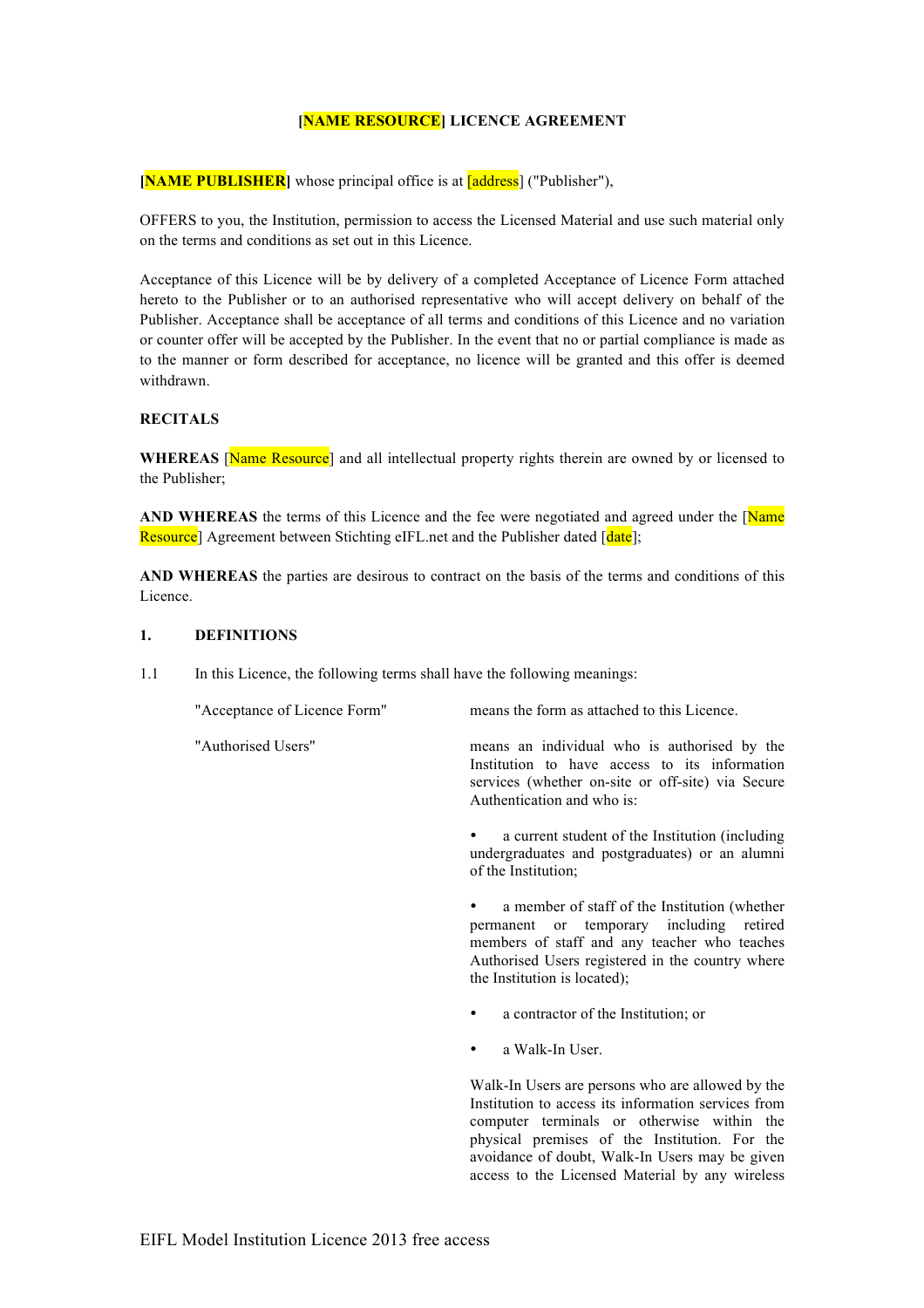|                         | Secure Network. Walk-In Users are not allowed<br>off-site access to the Licensed Material.                                                                                                                                                                                                                                                                                                                                                                                                                                                                       |
|-------------------------|------------------------------------------------------------------------------------------------------------------------------------------------------------------------------------------------------------------------------------------------------------------------------------------------------------------------------------------------------------------------------------------------------------------------------------------------------------------------------------------------------------------------------------------------------------------|
| "Commercial Use"        | means use of the Licensed Material for the<br>purpose of monetary reward (whether by or for<br>the Institution or an Authorised User) by means of<br>the sale, resale, loan, transfer, hire or other form<br>of exploitation of the Licensed Material. For the<br>avoidance of doubt, neither the recovery of direct<br>cost by the Institution from Authorised Users, nor<br>use by the Institution or Authorised Users of the<br>Licensed Material in the course of research<br>funded by a commercial organisation is deemed to<br>constitute Commercial Use. |
| "Educational Purposes"  | means use for the purpose of education, teaching,<br>distance learning, private study and/or research.                                                                                                                                                                                                                                                                                                                                                                                                                                                           |
| "Fee"                   | means the fee for the Licence for access and use<br>of the Licensed Material as set out in the<br>Acceptance of Licence Form. The fee will be in<br>line with the offer negotiated and agreed under<br>[Name Resource] Agreement between<br>the<br>Stichting eIFL.net and the Publisher dated [date].<br>Details of the offer for the Licensed Material can<br>be found in the pricing spreadsheet in the<br>members-only section of the EIFL website.                                                                                                           |
| "Institution"           | means the organisation that signs the Acceptance<br>of Licence Form.                                                                                                                                                                                                                                                                                                                                                                                                                                                                                             |
| "Licensed Material"     | means the product(s)/material selected in the<br>Acceptance of Licence Form from the Material<br>which is further described and/or listed in<br>Schedule 1.                                                                                                                                                                                                                                                                                                                                                                                                      |
| "Material"              | means the list of material on offer from the<br>Publisher as set out in Schedule 1                                                                                                                                                                                                                                                                                                                                                                                                                                                                               |
| "Secure Authentication" | means access to the Licensed Material by<br>Internet Protocol ("IP") ranges, by a username<br>and password provided by the Institution or by<br>another means of authentication agreed between<br>the Publisher and the Institution.                                                                                                                                                                                                                                                                                                                             |
| "Secure Network"        | means a network which is only accessible to<br>Authorised Users by Secure Authentication.                                                                                                                                                                                                                                                                                                                                                                                                                                                                        |

# **2. LICENCE GRANT**

2.1 In consideration for the Fee, the Publisher hereby grants to the Institution upon payment of the Fee a non-exclusive non-transferable licence to access and use the Licensed Material and to allow Authorised Users to access and use the Licensed Material on the terms and conditions as set out in this Licence via Secure Authentication and for Educational Purposes only.

# **3. PERMITTED USES**

3.1 This Licence permits the Institution for Educational Purposes only to: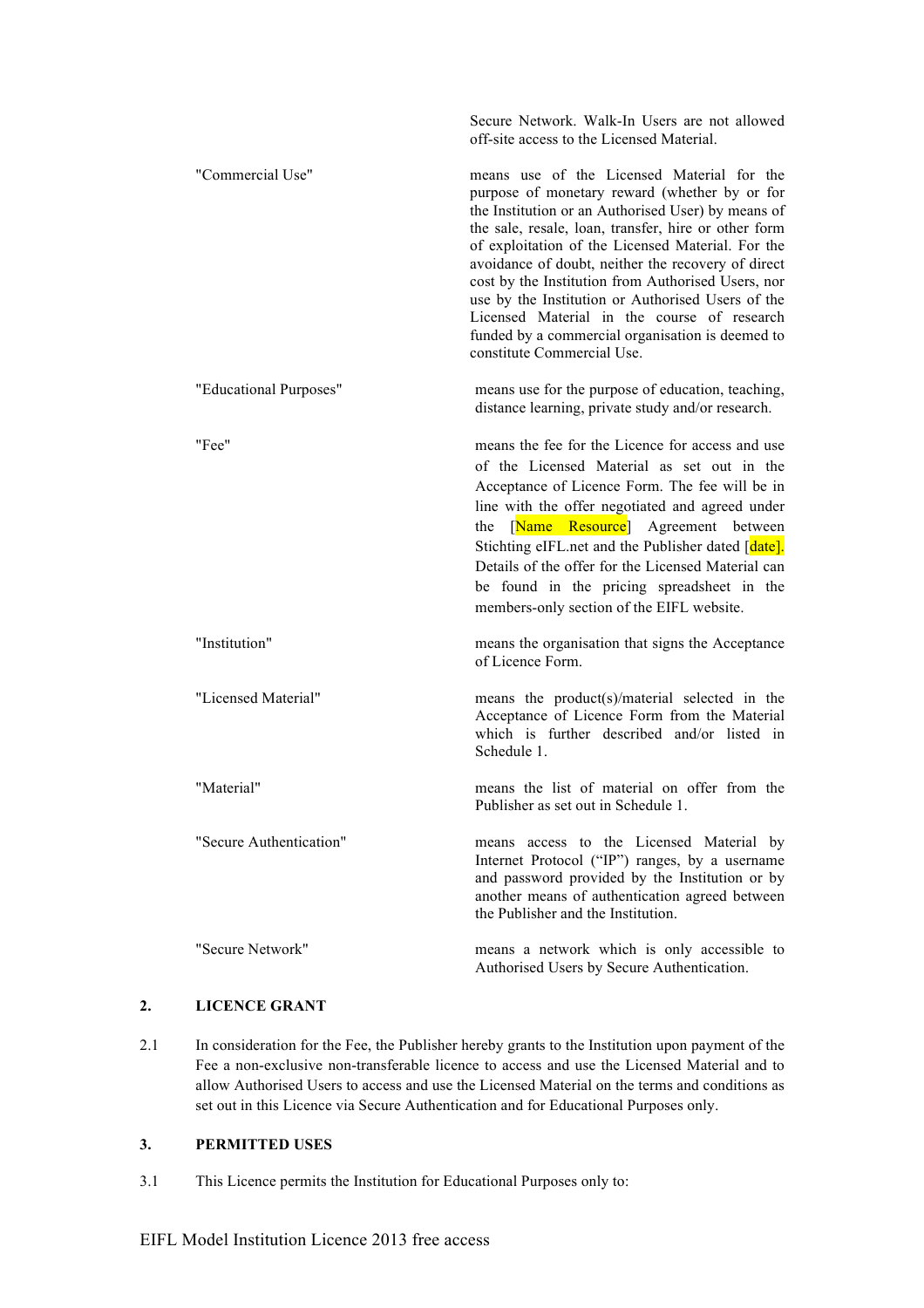- 3.1.1 provide Authorised Users with integrated access and an integrated article author, article title and keyword index to the Licensed Material and all other similar material licensed from other publishers;
- 3.1.2 supply to an authorised user of a non-commercial library located in the same country as the Institution (whether by post, fax or secure electronic transmission provided the electronic file is deleted immediately after printing) a single paper copy of an electronic original of an individual document;
- 3.1.3 provide single printed or electronic copies of single articles at the request of individual Authorised Users;
- 3.1.4 display, download and print parts of the Licensed Material for the purpose of promoting or testing the Licensed Material or for training Authorised Users;
- 3.1.5 make and distribute copies of training material as may be required for the purpose of using the Licensed Material in accordance with this Licence;
- 3.1.6 allow Authorised Users for Educational Purposes only to:
	- 3.1.6.1 access the Licensed Material by Secure Authentication in order to search, retrieve, display and view the Licensed Material;
	- 3.1.6.2 electronically save parts of the Licensed Material;
	- 3.1.6.3 print out single copies of parts of the Licensed Material;
	- 3.1.6.4 incorporate parts of the Licensed Material in printed and electronic course packs to be used in the course of instruction and/or in virtual learning environments hosted on a Secure Network. Authorised Users must specify the title and copyright owner of the Licensed Material used in the course packs. Course packs in other formats, such as Braille, may also be offered to Authorised Users;
	- 3.1.6.5 incorporate parts of the Licensed Material in printed or electronic form in assignments and portfolios, theses and in dissertations ("the Academic Works"), and to make reproductions of the Academic Works for personal use and library deposit. Reproductions of the Academic Works can be provided to sponsors of those Academic Works. Authorised Users must specify the title and copyright owner of the Licensed Material used in the Academic Works; and
	- 3.1.6.6 publicly display or publicly perform parts of the Licensed Material as part of a presentation at a seminar, conference, or workshop, or other similar event.

#### **4. RESTRICTIONS**

- 4.1 Except where this Licence states otherwise, the Institution and Authorised Users may not:
	- 4.1.1 use all or any part of the Licensed Material for any Commercial Use or for any purpose other than Educational Purposes unless the Publisher has given the Institution or an Authorised User permission in writing to do so;
	- 4.1.2 remove, obscure or alter copyright notices, text acknowledgments or other means of identification or disclaimers;
	- 4.1.3 alter, adapt or modify the Licensed Material, except to the extent necessary to make it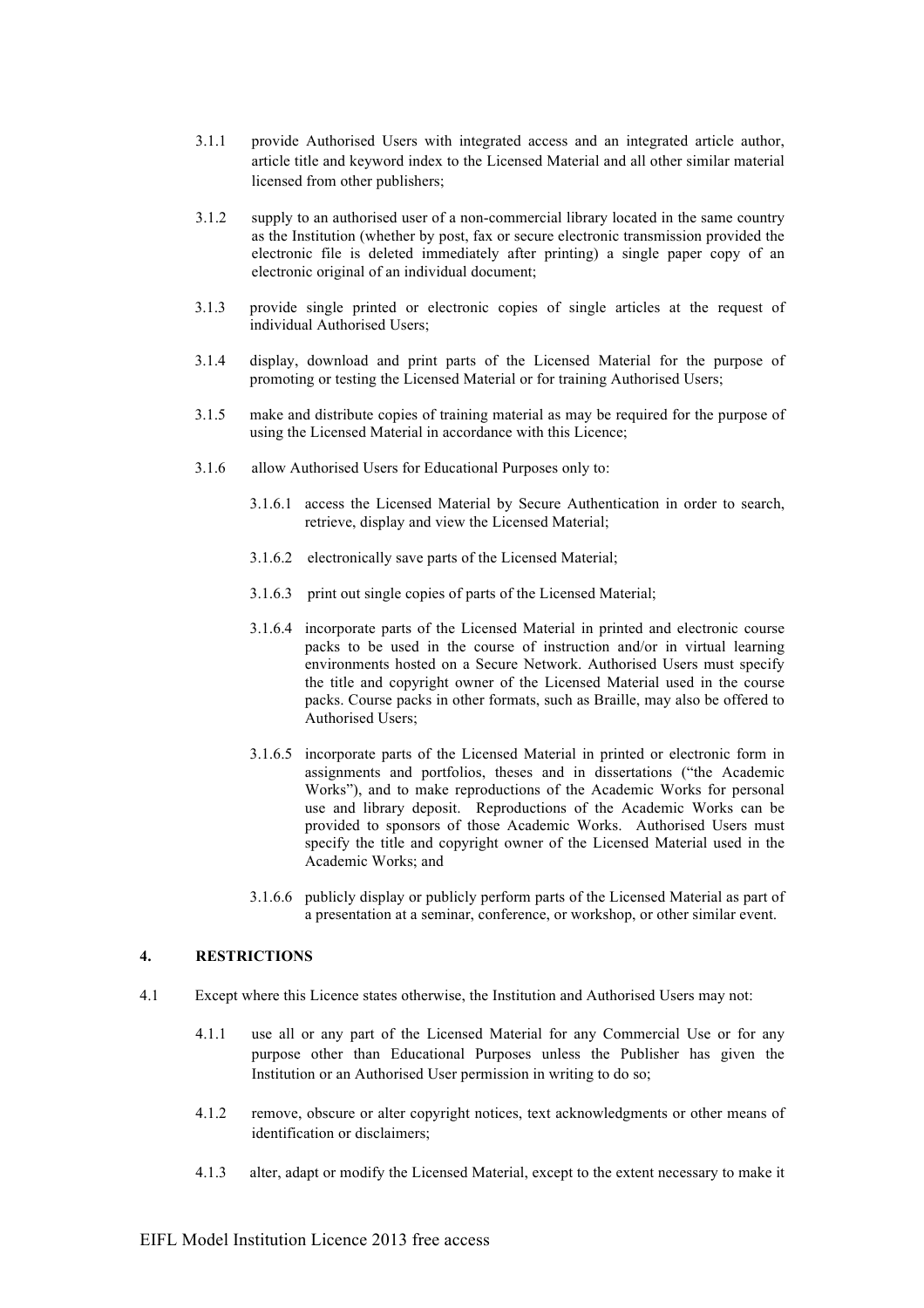perceptible on a computer screen, or as otherwise permitted in this Licence. For the avoidance of doubt, no alteration of the words or their order is allowed;

- 4.1.4 display or distribute any part of the Licensed Material on any electronic network, including the Internet other than by a Secure Network;
- 4.1.5 make printed or electronic copies of multiple extracts of the Licensed Material for any purpose, beyond those authorised by this Licence; and
- 4.1.6 systematically distribute the whole or any part of the Licensed Material to anyone other than Authorised Users.
- 4.2 This Clause shall survive termination of this Licence for any reason.

#### **5. RESPONSIBILITIES OF THE PUBLISHER**

- 5.1 The Publisher shall:
	- 5.1.1 provide access and allow use of the Licensed Material in accordance with the provisions as laid down in this Licence;
	- 5.1.2 make the Licensed Materials available to the Institution and its Authorised Users either from the Publisher's server or the server of a third party;
	- 5.1.3 provide for customer support services to the Institution and to Authorised Users via e-mail or phone, including answering e-mail inquiries relating to the use, functionality and content of the Licensed Material;
	- 5.1.4 provide electronic product documentation free of charge. The Publisher allows copies of all documentation to be made provided it is either duplicated in full, or a proper ownership acknowledgement is included;
	- 5.1.5 provide the Institution with fully COUNTER-compliant usage statistics on at least a quarterly basis;
	- 5.1.6 use all reasonable efforts to meet the Open URL Standard (www.niso.org) to ensure that Authorised Users can discover the Licensed Material;
	- 5.1.7 use all reasonable efforts to meet the W3C standards (www.W3.org) to ensure that the Licensed Material is accessible to all Authorised Users;
	- 5.1.8 inform the Institution from time to time of the dark archives that the Publisher uses for archiving the Licensed Material in the event of a force majeure or if the Publisher ceases to exist; and
	- 5.1.9 permit the Institution to make cancellations and substitutions of the Licensed Material annually [only applicable for multi-years agreements].
- 5.2 The Publisher reserves the right at any time to withdraw from the Licensed Material any item or part of an item:
	- i) for which the Publisher no longer retains the right to publish; or
	- ii) for which the Publisher has reasonable grounds to believe infringes copyright or is defamatory, obscene, unlawful or otherwise objectionable.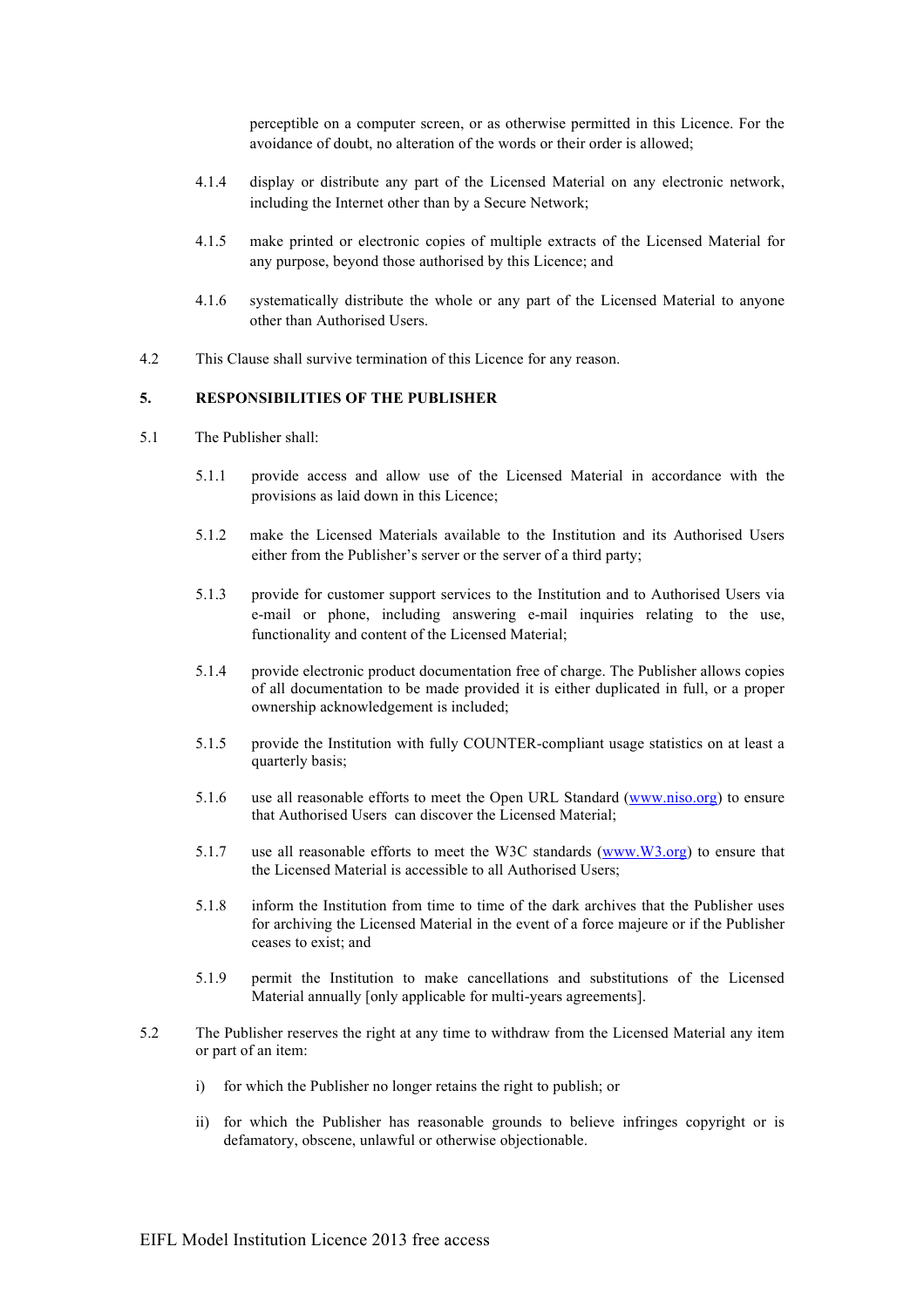In the event of a withdrawal, the Publisher shall give written notice thereof to the Institution. If the withdrawn material represents more than ten per cent (10%) of the Licensed Material, the Publisher shall make a pro rata refund of the Fee to the Institution. The refund will take into account the amount of material withdrawn and the length of the subscription period remaining.

#### **6. RESPONSIBILITIES OF THE INSTITUTION**

- 6.1 The Institution shall:
	- 6.1.1 use all reasonable efforts to ensure that Authorised Users are made aware of the terms of this Licence;
	- 6.1.2 use all reasonable efforts to ensure that the Authorised Users comply with the terms of this Agreement. The Institution will immediately on becoming aware of any unauthorised use or other breach notify the Publisher and take all reasonable steps to ensure that such activity ceases and to prevent any recurrence;
	- 6.1.3 provide the Publisher with lists of valid IP addresses and update those lists on a regular basis the frequency of which will be agreed by the parties from time to time; and
	- 6.1.4 undertake to the Publisher that the Institution's computer system through which Licensed Material will be used is configured, and procedures are in place, to prohibit access to the Licensed Material by any person other than an Authorised User, and that during the term of this Licence, the Institution will continue to make best efforts to bar non-permitted access and to convey appropriate use information to its Authorised Users.
- **7. FEE**
- 7.1 The fee for access and use of the Licensed Material shall be fixed at one peppercorn payable only if demanded by the Publisher.

# **8. TERM AND TERMINATION**

- 8.1 The term of this Licence will commence upon the date of signature and will remain in full force and effect until the date as set out in the Acceptance of Licence Form, unless terminated earlier as provided for in this Clause 8.
- 8.2 The Institution may terminate this Agreement at any time after *finsert date after first* 12 months] if sufficient funds are not provided or allotted in the library budget by the appropriate body of the Institution for the Licensed Material (or reasonably available or expected to become available from other sources at the time the Institution's payment obligation attaches). The Vice Chancellor of the Institution shall provide a written statement to the Publisher in which the Vice Chancellor confirms the significantly decreased budget allocation to the library. In the event that the Institution wishes to terminate the Agreement from [insert date after first 12 months], the Institution should notify the Publisher thereof three months before such termination should take effect. In subsequent years, the Institution will notify the Publisher three months prior to the anniversary date of this Agreement. Such termination will become effective on  $1<sup>st</sup>$  January of the relevant year.
- 8.3 Any party may terminate this Licence at any time on the material or persistent breach by the other of any obligation on its part under this Licence by serving a written notice on the other identifying the nature of the breach. The termination will become effective thirty days after receipt of the written notice unless during the relevant period of thirty (30) days the defaulting party remedies the breach forthwith by written notice to the other party.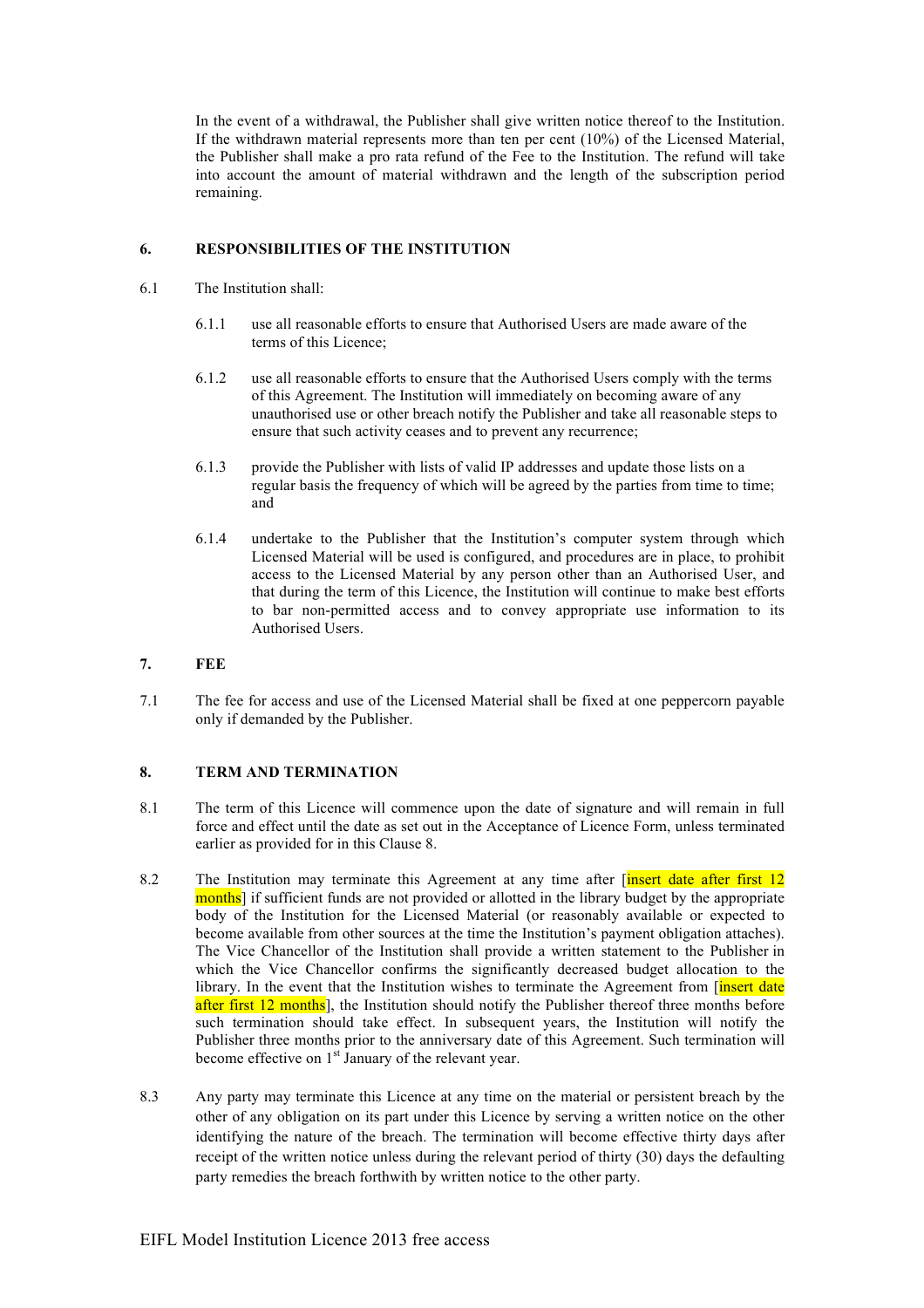- 8.4 Upon termination of this Licence by the Publisher due to a material or persistent breach by the Institution, the Publisher shall cease to authorise all on-line access to the Licensed Materials. All rights under this Licence will be automatically terminated, except for such rights of action as will have accrued prior to such termination and any obligation which expressly or impliedly continue in force after such termination.
- 8.5 Upon termination of this Licence by the Institution due to a material or persistent breach by the Publisher, the Publisher will reimburse the Institution a pro rata proportion of the then remaining Fee for the unexpired period of this Licence.

# **9. ACKNOWLEDGEMENT AND PROTECTION OF INTELLECTUAL PROPERTY RIGHTS**

9.1 The Institution acknowledges that all copyrights, patent rights, trade marks, database rights, trade secrets and other intellectual property rights relating to the Licensed Material are the sole and exclusive property of Publisher or are duly licensed to the Publisher and that this Licence does not assign or transfer to the Institution any right, title or interest therein except for the right to use the Licensed Material in accordance with the terms and conditions of this Licence.

# **10. REPRESENTATIONS, WARRANTIES AND INDEMNIFICATION**

- 10.1 The Publisher warrants to the Institution that it is entitled to grant the licence in this Licence and that the use of the Licensed Material as contemplated in this Licence will not infringe any copyright or other proprietary or intellectual property rights of any natural or legal person. The Publisher agrees that the Institution shall have no liability and the Publisher will indemnify, defend and hold the Institution harmless against any and all direct damages, liabilities, claims, causes of action, legal fees and costs incurred by the Institution in defending against any third party claim of intellectual property rights infringements or threats of claims thereof with respect of the Institution's and Authorised Users use of the Licensed Material, provided that: (1) the use of the Licensed Material has been in full compliance with the terms and conditions of this Licence; (2) the Institution provides the Publisher with prompt notice of any such claim or threat of claim; (3) the Institution co-operates fully with the Publisher in the defence or settlement of such claim; and (4) the Publisher has sole and complete control over the defence or settlement of such claim.
- 10.2 The Publisher reserves the right to change the content, presentation, user facilities or availability of parts of the Licensed Material and to make changes in any software used to make the Licensed Material available at their sole discretion. The Publisher will notify the Institution of any substantial change to the Licensed Material.
- 10.3 While the Publisher has no reason to believe that there are any inaccuracies or defects in the information contained in the Licensed Material, the Publisher makes no representation and gives no warranty express or implied with regard to the information contained in or any part of the Licensed Material including (without limitation) the fitness of such information or part for any purposes whatsoever and the Publisher accepts no liability for loss suffered or incurred by the Institution or Authorised Users as a result of their reliance on the Licensed Material.
- 10.4 In no circumstances will the Publisher be liable to the Institution for any loss resulting from a cause over which the Publisher does not have direct control, including but not limited to failure of electronic or mechanical equipment or communication lines, telephone or other interconnect problems, unauthorised access, theft, or operator errors.
- 10.5 The Institution agrees to notify the Publisher immediately and provide full particulars in the event that it becomes aware of any actual or threatened claims by any third party in connection with any works contained in the Licensed Material. It is expressly agreed that upon such notification, or if the Publisher becomes aware of such a claim from other sources, the Publisher may remove such work(s) from the Licensed Material. Failure to report knowledge of any actual or threatened claim by any third party shall be deemed a material breach of this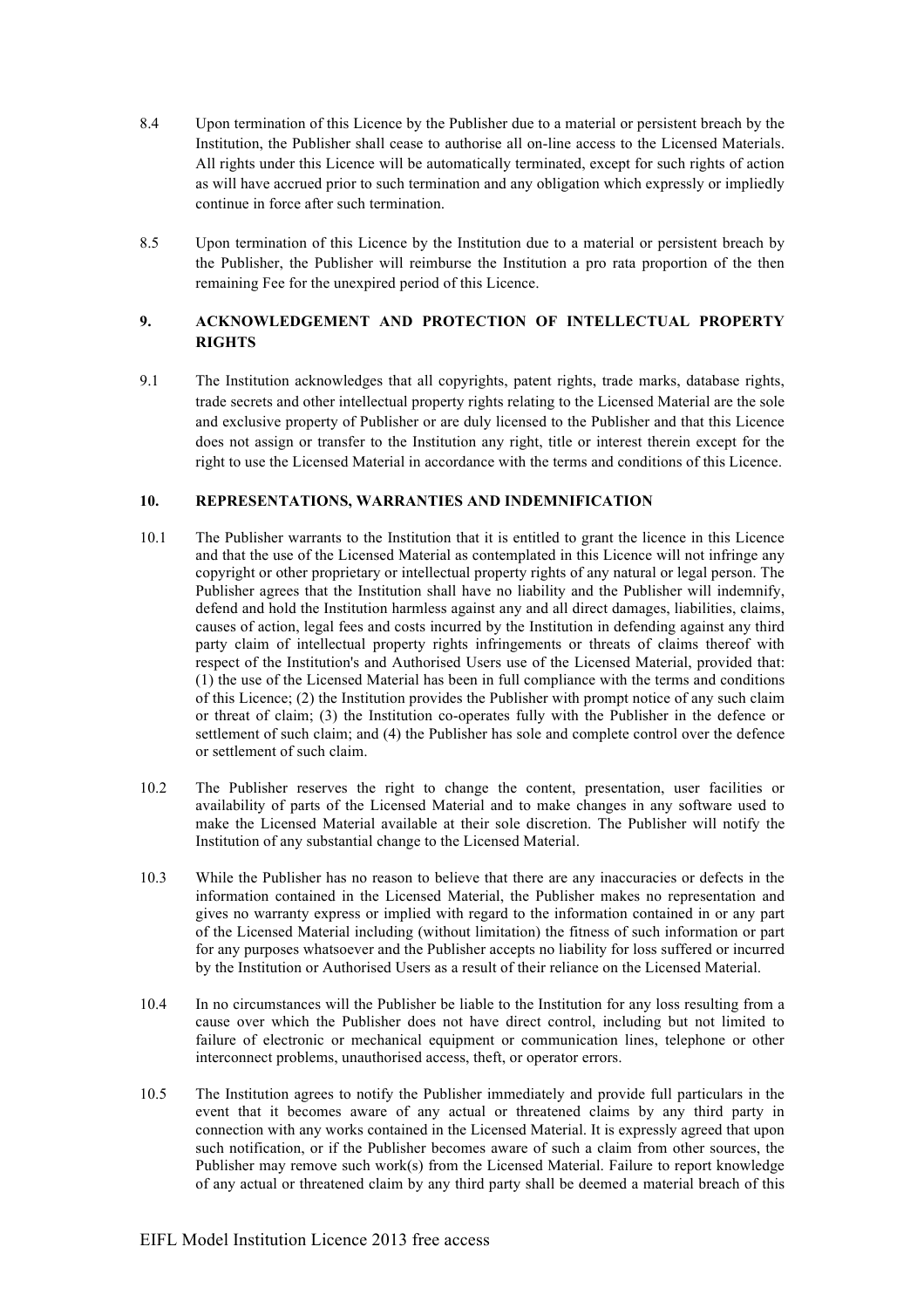Licence.

- 10.6 Nothing in this Licence shall make the Institution liable for breach of the terms of this Licence by any Authorised User provided that the Institution did not cause, knowingly assist or condone the continuation of such breach after becoming aware of an actual breach having occurred.
- 10.7 The Institution represents to the Publisher that its computer system through which the Licensed Material will be used is configured, and procedures are in place, to prohibit access to the Licensed Material by any person other than an Authorised User; that it shall inform Authorised Users about the conditions of use of the Licensed Material; and that during the term of this Licence, the Institution will continue to make all reasonable efforts to bar nonpermitted access and to convey appropriate use information to its Authorised Users.

#### **11. FORCE MAJEURE**

- 11.1 Either party's failure to perform any term or condition of this Licence as a result of circumstances beyond the control of the relevant party (including without limitation, war, strikes, flood, governmental restrictions, and power, telecommunications or Internet failures or damages to or destruction of any network facilities) ["Force Majeure"] shall not be deemed to be, or to give rise to, a breach of this Licence.
- 11.2 If either party to this Licence is prevented or delayed in the performance of any of its obligations under this Licence by Force Majeure and if such party gives written notice thereof to the other party specifying the matters constituting Force Majeure together with such evidence as it reasonably can give and specifying the period for which it is estimated that such prevention or delay will continue, then the party in question shall be excused the performance or the punctual performance as the case may be as from the date of such notice for so long as such cause of prevention or delay shall continue.

# **12. ASSIGNMENT**

12.1 Except as permitted for under this Licence, neither this Licence nor any of the rights under it may be assigned by either party without obtaining the prior written consent of the other party, such consent shall not unreasonably be withheld or delayed. In any permitted assignment, the assignor shall procure and ensure that the assignee shall assume all rights and obligations of the assignor under this Licence and agrees to be bound to all the terms of this Licence.

#### **13. GOVERNING LAW AND DISPUTE RESOLUTION**

- 13.1 This Licence shall be governed by and construed in accordance with English law and the parties irrevocably agree that any dispute arising out of or in connection with this Licence will be subject to and within the jurisdiction of the English courts.
- 13.2 The parties agree to use best efforts to resolve disputes in an informal manner, by decision of the Managing Director of the Publisher and the current Vice Chancellor of the Institution. Where the parties agree that a dispute arising out or in connection with this Licence would best be resolved by the decision of an expert, they will agree upon the nature of the expert required and together appoint a suitable expert by agreement.
- 13.3 Any person to whom a reference is made under Clause 13.2 shall act as expert and not as an arbitrator and his decision (which shall be given by him in writing and shall state the reasons for his decision) shall be final and binding on the parties except in the case of manifest error or fraud.
- 13.4 Each party shall provide the expert with such information and documentation as he may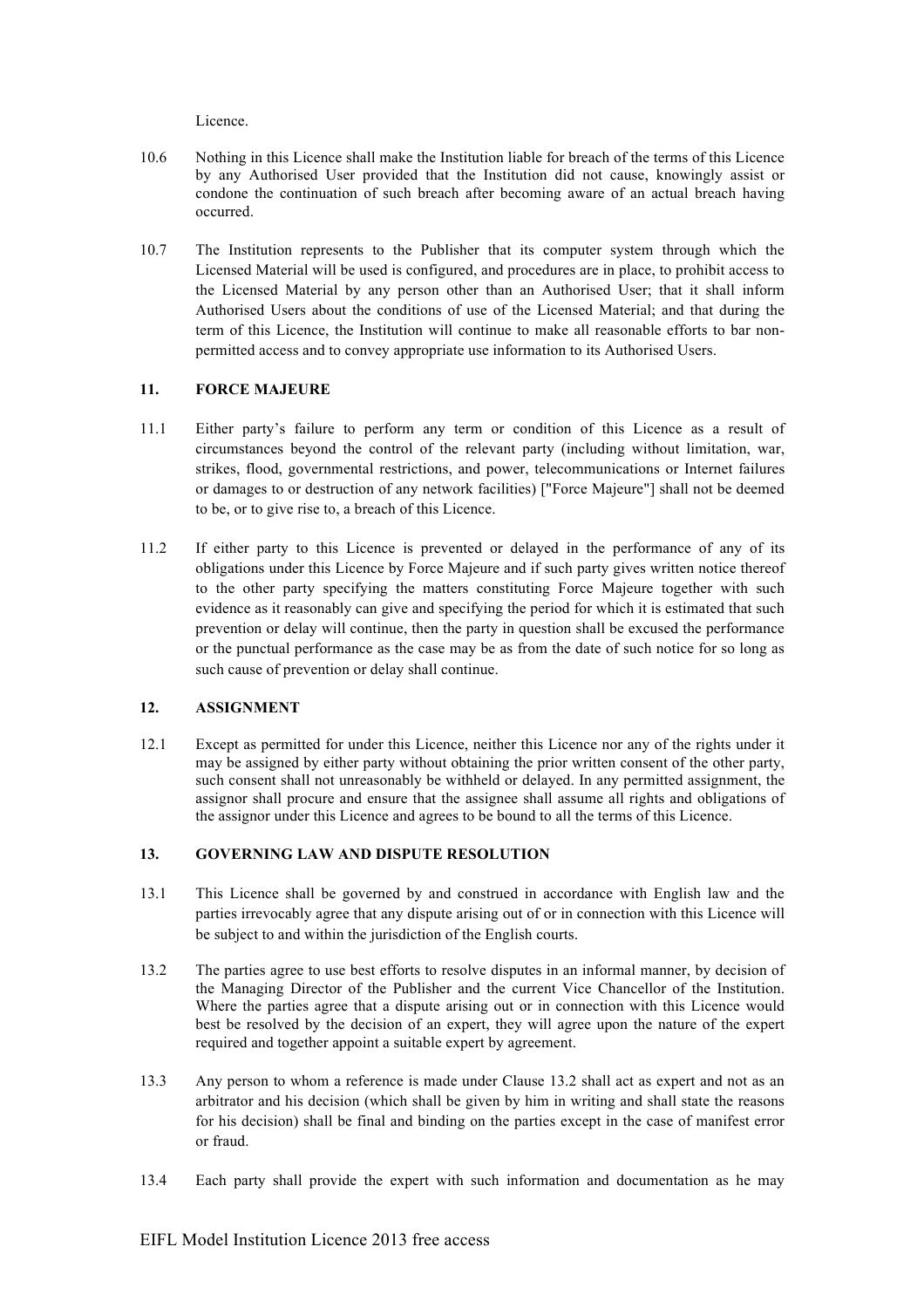reasonably require for the purposes of his decision.

13.5 The costs of the expert shall be borne by the parties in such proportions as the expert may determine to be fair and reasonable in all circumstances or, if no determination is made by the expert, by the parties in equal proportions.

#### **14. NOTICES**

14.1 All notices required to be given under this Licence shall be given in writing in English and sent by electronic mail, fax or first class registered or recorded delivery to the relevant addressee at its address set out below, or to such other address as may be notified by either party to the other from time to time under this Licence, and notices shall be deemed to have been received (a) 24 hours after successful transmission in the case of electronic mail or fax; (b) fourteen (14) days after the date of posting in the case of first class registered or recorded delivery:

if to the Publisher: [insert details]

if to the Institution: to the contact person and address as set out in the Acceptance of Licence Form.

## **15. GENERAL**

- 15.1 This Licence, its Schedules and Annexes constitute the entire agreement between the parties relating to the Licensed Material and supersede all prior communications, understandings and agreements (whether written or oral) relating to its subject matter and may not be amended or modified except by agreement of both parties in writing.
- 15.2 The Schedules and Annexes shall have the same force and effect as if expressly set in the body of this Licence and any reference to this Licence shall include the Schedules.
- 15.3 No provision in this Licence is intended to be enforceable by a person who is not a party to this Licence.
- 15.4 The invalidity or unenforceability of any provision of this Licence shall not affect the continuation in force of the remainder of this Licence.
- 15.5 The rights of the parties arising under this Licence shall not be waived except in writing. Any waiver of any of a party's rights under this Licence or of any breach of this Licence by the other party shall not be construed as a waiver of any other rights or of any other or further breach. Failure by either party to exercise or enforce any rights conferred upon it by this Licence shall not be deemed to be a waiver of any such rights or operate so as to bar the exercise or enforcement thereof at any subsequent time or times.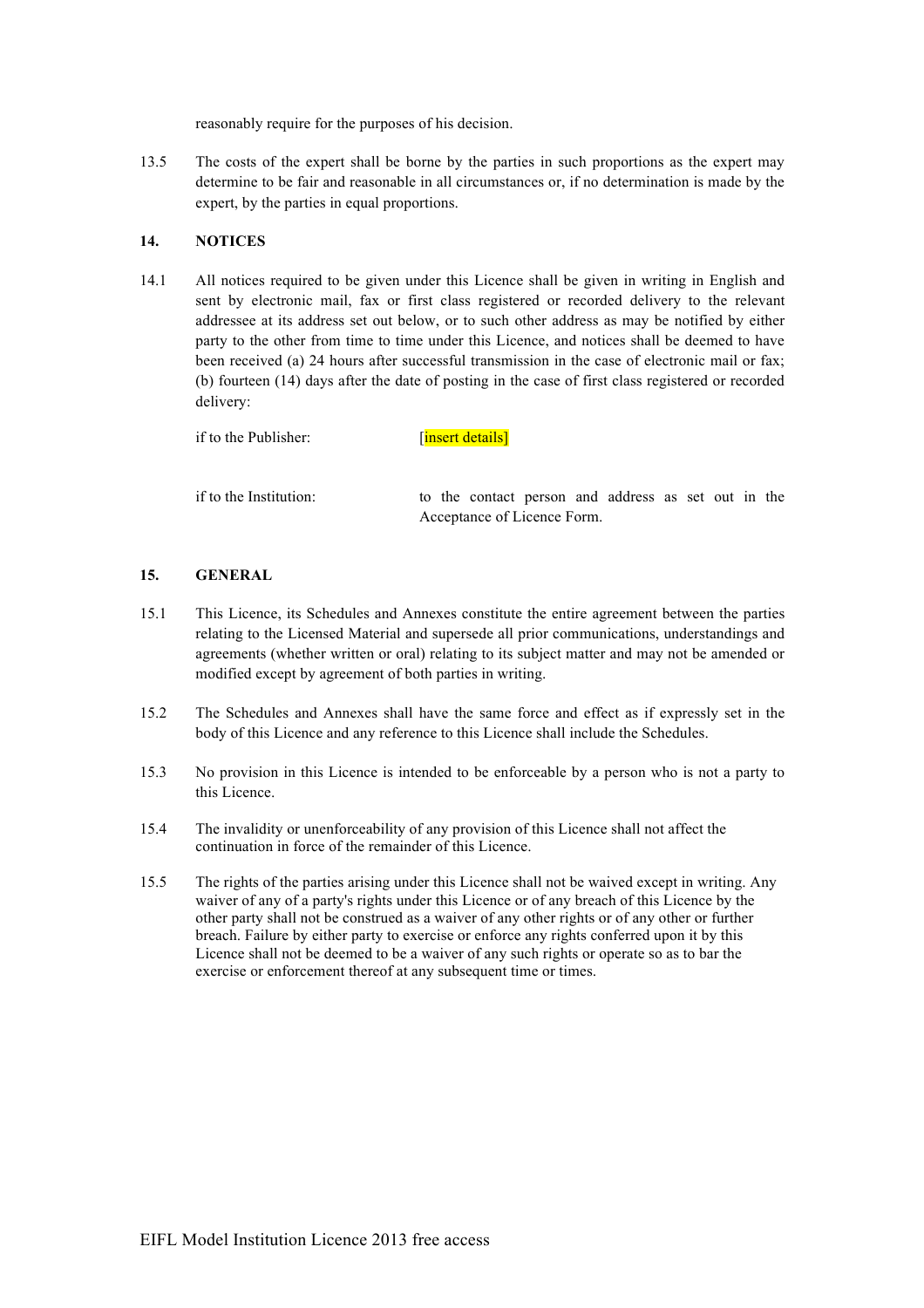# **SCHEDULE 1 – MATERIAL**

**[INSERT DETAILS OF THE PRODUCT(S)/MATERIAL]**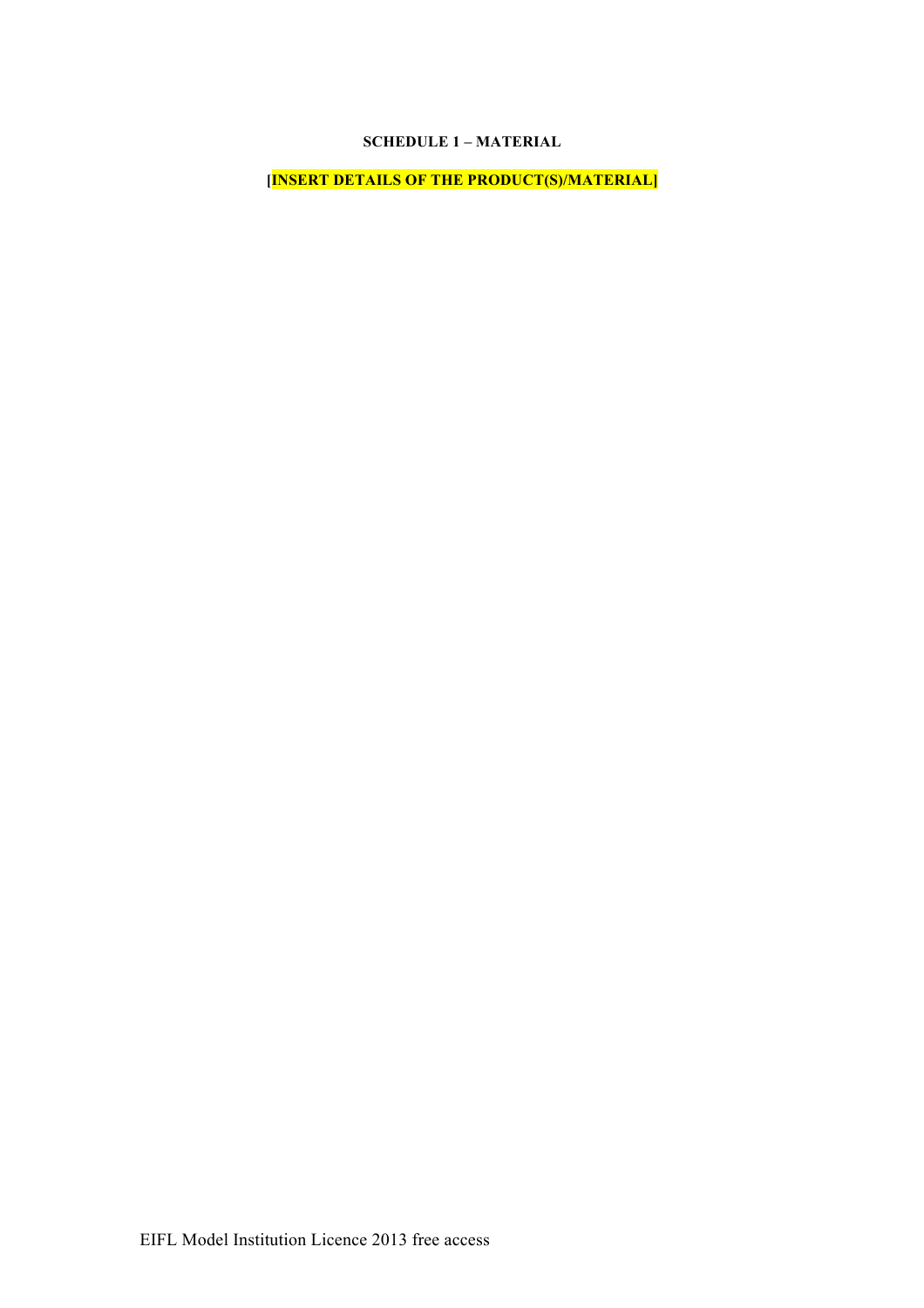

# **[NAME!RESOURCE]: ACCEPTANCE OF LICENCE FORM**

Licensed Material (please make your selection by ticking the relevant box below)

| <b>Product/Material</b> |  |
|-------------------------|--|
|                         |  |

The Publisher has agreed to make the Licensed Material available to the Institution free of charge for the period [date] until [date] ["Term"].

By filling out this form, the Institution accepts and agrees to use the Licensed Material during the Term in accordance with the terms and conditions of the [Name Resource] Licence Agreement as displayed in the Members' Only section of the EIFL website (contract number: [Name Resource] 2013-01) and its Schedules and Annexes.

| Name of Institution    |  |
|------------------------|--|
| (name of institution): |  |
| Full postal address of |  |
| Institution:           |  |
| Telephone:             |  |
|                        |  |
| Contact person:        |  |
| Fax:                   |  |
|                        |  |
| E-mail:                |  |
|                        |  |
| IP addresses:          |  |
|                        |  |